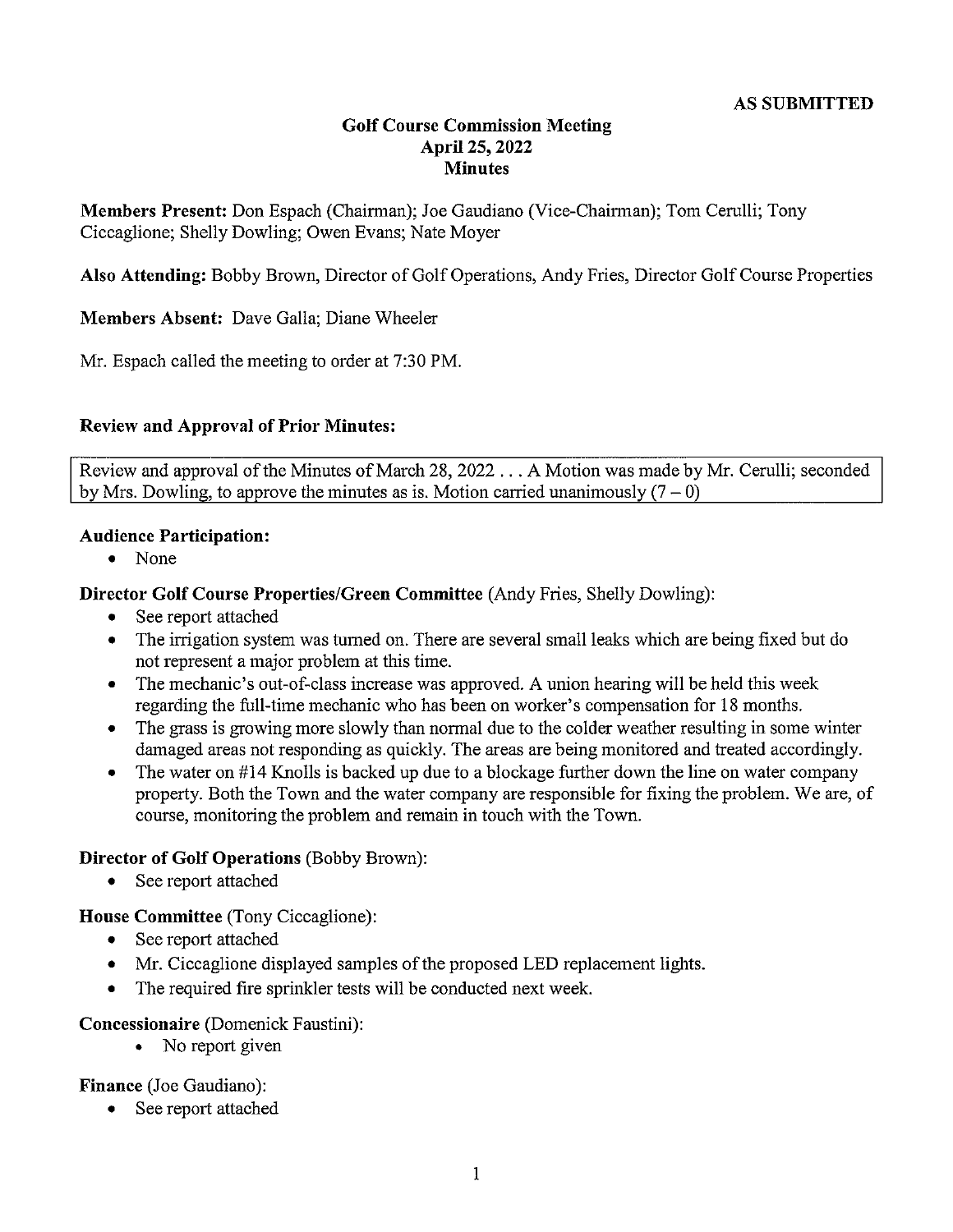Personnel (Diane Wheeler):

• No report given

#### **Correspondence**

• None

#### **Old Business:**

• None

#### **New Business:**

• None

#### **Adjournment:**

A motion was made by Mr. Gaudiano at 8:30 PM; seconded by Mr. Ciccaglione to adjourn the meeting. Motion carried unanimously  $(7 - 0)$ .

Respectfully submitted,

Christine A. Plumeau Golf Course Commission Clerk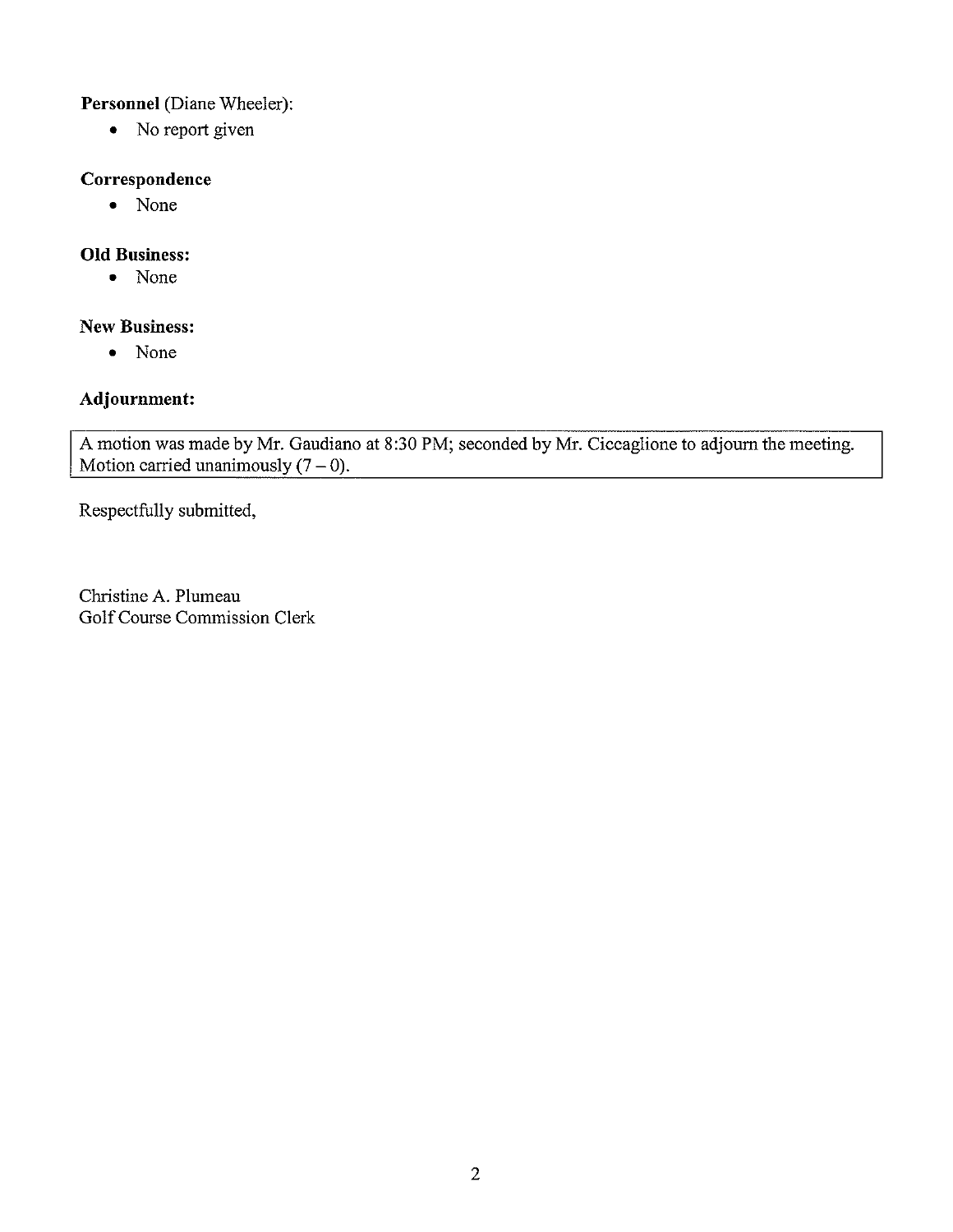#### **Golf Course Commission Green Committee Meeting Minutes April 13, 2022**

**Members Present:** Shelly Dowling (Green Committee Chair), Owen Evans, Bobby Brown, Andy Fries

Mrs. Dowling called the meeting to order at 10:00 AM.

**Topics Discussed:** 

- Personnel The crew is working at full capacity. An additional  $2 3$  new seasonal employees will be hired.
- Cutting, fertilizing, seeding and weed and insect control has begun on the course
- Irrigation System Will be turned on as soon as possible.
- Mechanic Meetings are being held to seek a new mechanic
- Course Ice Damage Is still being monitored.
- Equipment The Greenspro Roller has been received. The Greensmaster 31500 should be delivered shortly. This will complete our July 2021 order.
- Various options for getting rid of excess debris around the course were discussed.
- The dump truck is currently out of service and will be assessed for repair or possible replacement.
- Several signs on the course have been replaced and several more will be ordered.
- Goals For Holes  $-$  Now that the weather is moderating, Mr. Evans will begin the objectives for all 27 holes.

**Adjournment:**  The meeting adjourned at 11:15 AM

Respectfully submitted, Christine Plumeau Administrative Assistant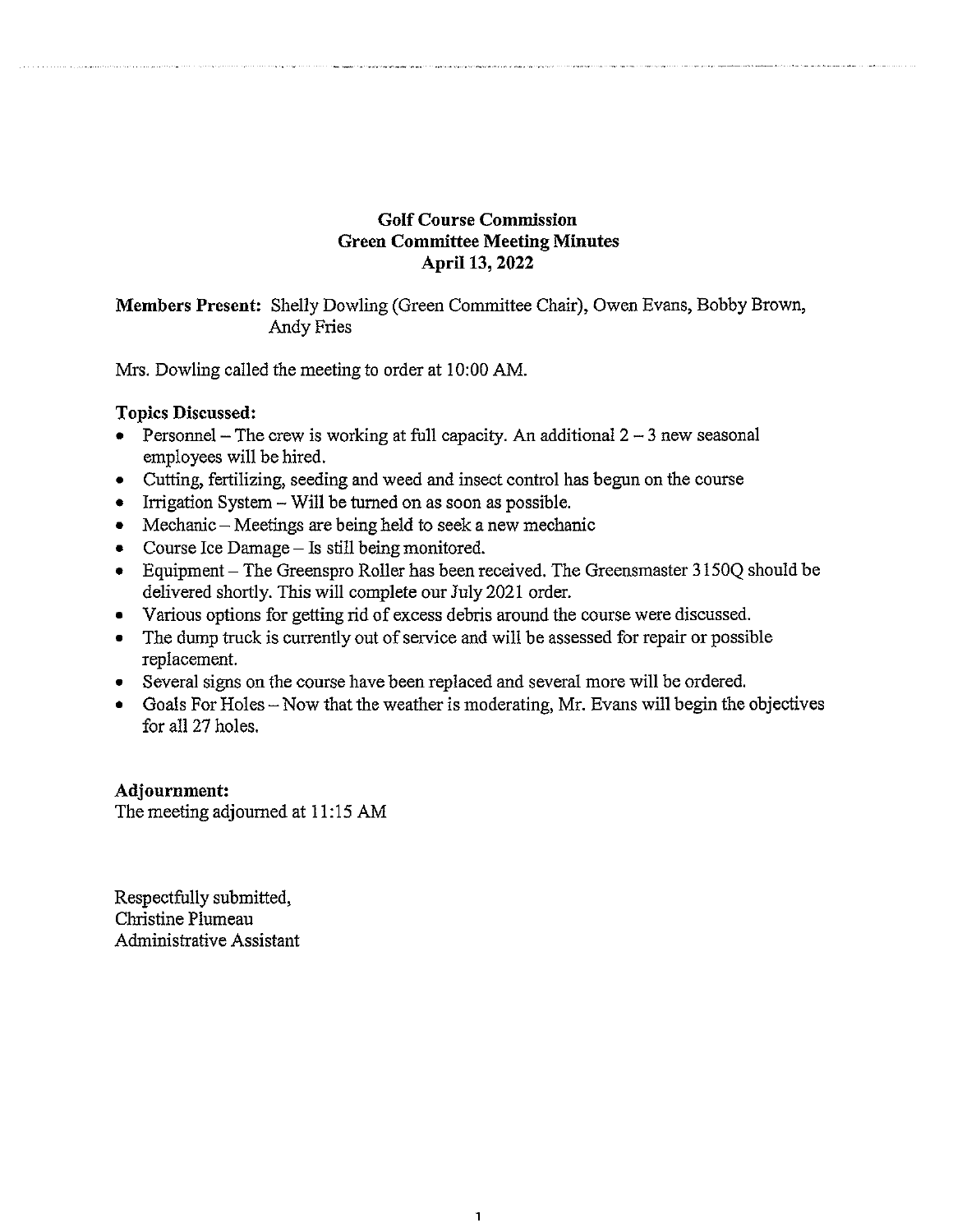

**April Golf Commission Meeting**  April 25, 2022 **DIRECTOR OF GOLF REPORT Bobby Brown, PGA Professional** 

#### **Golf Operations:**

\* Rounds for April have been consistent. Good Friday (April was a phenomenal day with 469 round played between the Knolls & Glen.

\*New driving range targets have been installed. New balls and replacement mats will be introduced in early May.

#### **Instructional Programs:**

\*GEARS was installed in early April in the Miklus Center. Gears is a 3D Biometric, Physical Assessment and Club /Shaft fitting system \*Adult Education\_ Intro Class 10 participants for 5 weeks Intro to Short Game: 10 students \*Golf for Women School- 6 students \*:LPGA Girls Golf- Ages 7-10 - 28 girls \*Junior Glen League 27 players

#### **Upcoming Outings:**

\*May 9<sup>th</sup> – Trumbull Fathers Club- Estimated 144 players

#### **Correspondence-**

\*N one

#### **Old Business:**

\*None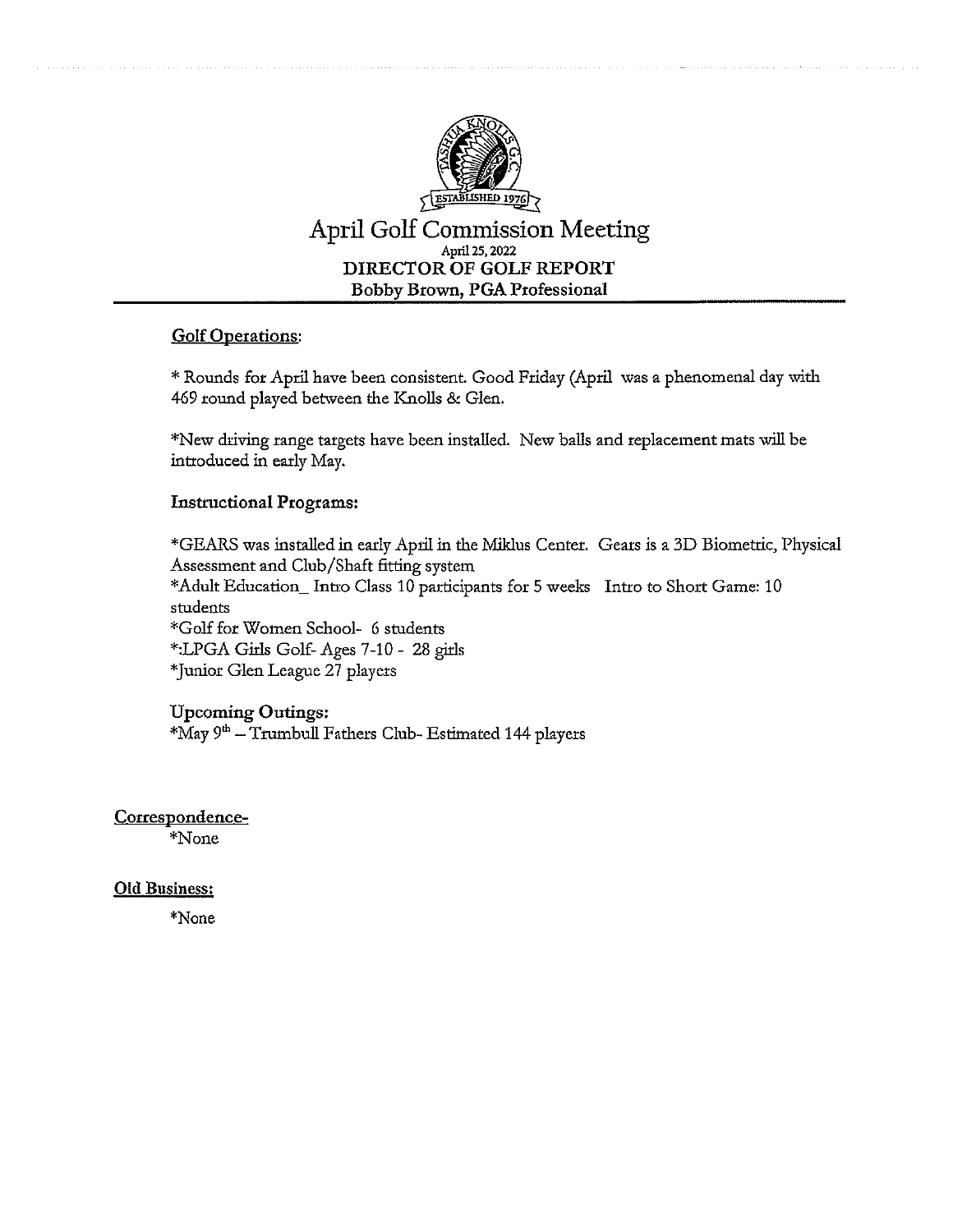#### **TASHUA KNOLLS GOLF COURSE COMMISSION SPECIAL PROJECTS/HOUSE COMMITTEE Commission Meeting Monday, April 25th, 2021**

#### **Topics For discussion**

O Painting required for the Starter Office, Front and Rear Entrance. Potential colors Blue/Gray. Nate to take the lead.

0 Rain shelter at the  $17<sup>th</sup>$  hole needs wood repair and green paint. Wood is fine, need to be straightened.

0 Investigate the potential of EV stations placed in our parking areas. Can be isolated. Member/Non member

**0** Contacting UI for input on rebates for LED fixtures in all areas. Estimated savings \$25,000. Need to have commission review.

O Main water pipe from the Meter to the Maintenance Barn has an underground leak. Need to confirm date for repair.

0 Roof Repair now approved and scheduled for May  $16<sup>th</sup>$ .

0 Preventative Maintenance Program completed. NOW waiting for report to determine actions by 4/30/22.

O Upgrades required for both Mens/Women bathrooms plus new carpets. Need to keep on the radar. Will try to include new budget

#### **Respectfully submitted**

Anthony Ciccaglione - Head of House Committee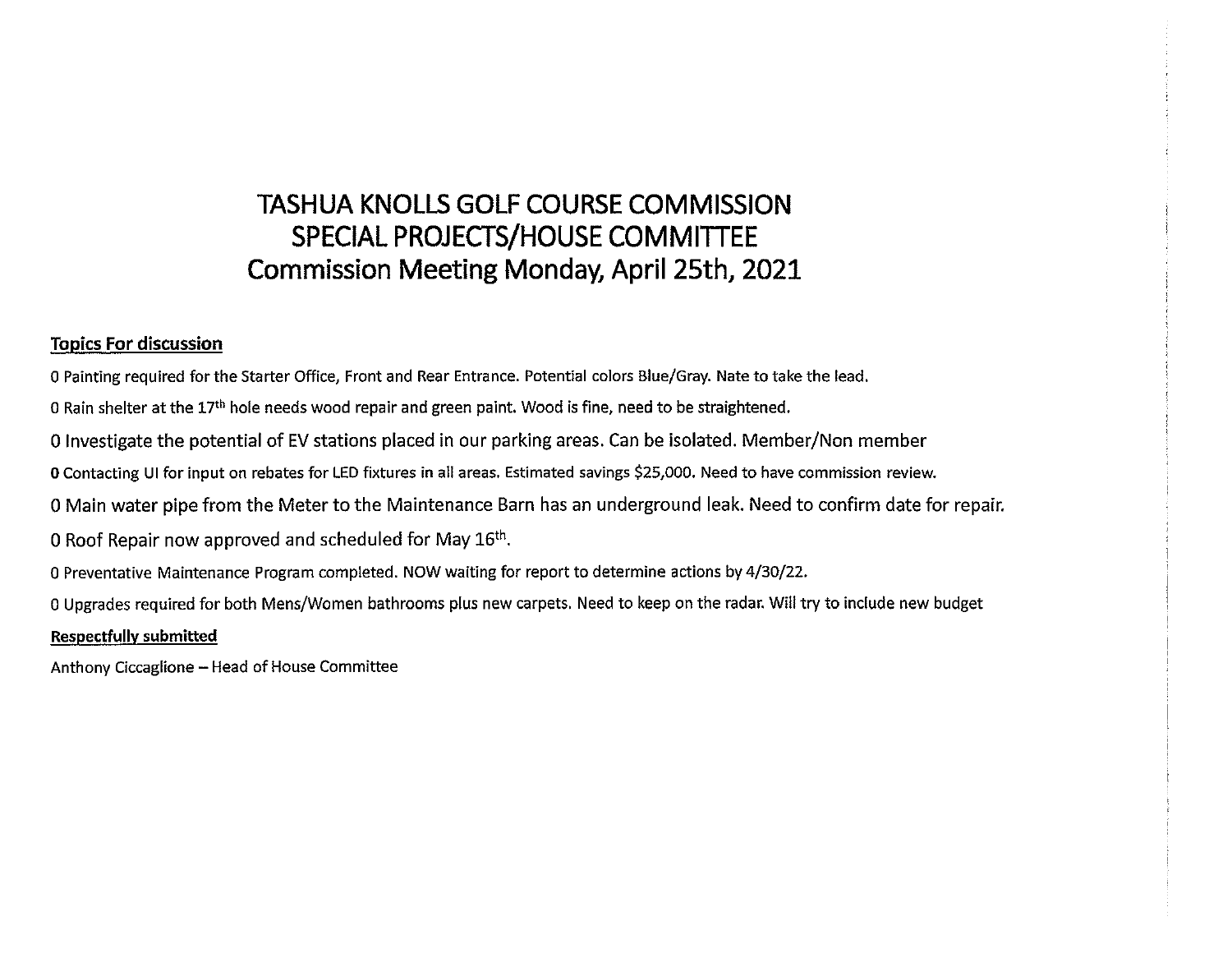# **Tashua Knolls Finance and Budget**

25 Apr 2022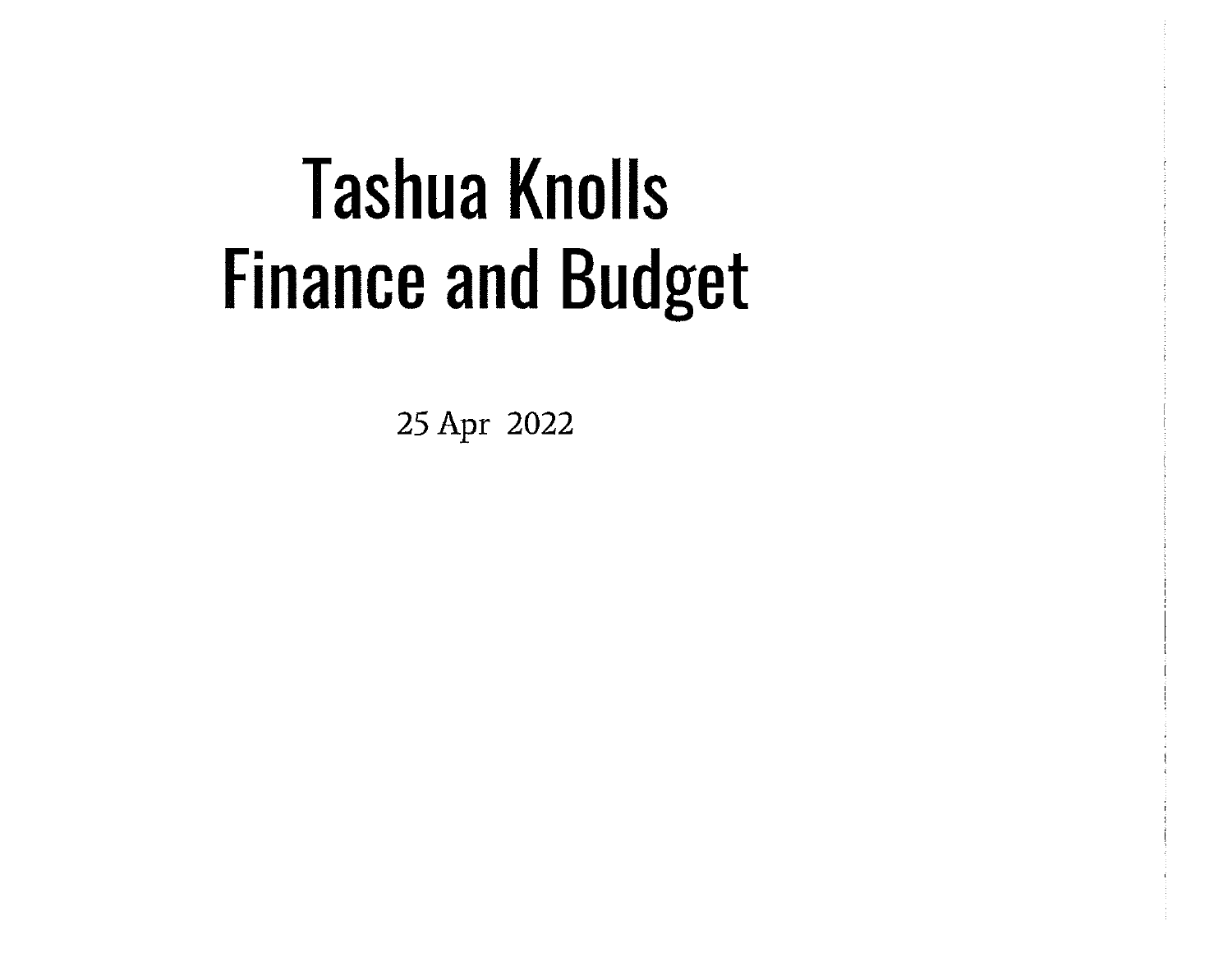# **March Earnings/Rounds**

|               | 2021        | 5-year Avg  | 2022        |
|---------------|-------------|-------------|-------------|
| lincome       | \$53,181.00 | \$27,390.70 | \$51,594.00 |
| Knolls Rounds | 702         | 348         | 550         |
| Glen Rounds   | 254         | 77.25       | 156         |
| Carts         | 579         | 285.4       | 445         |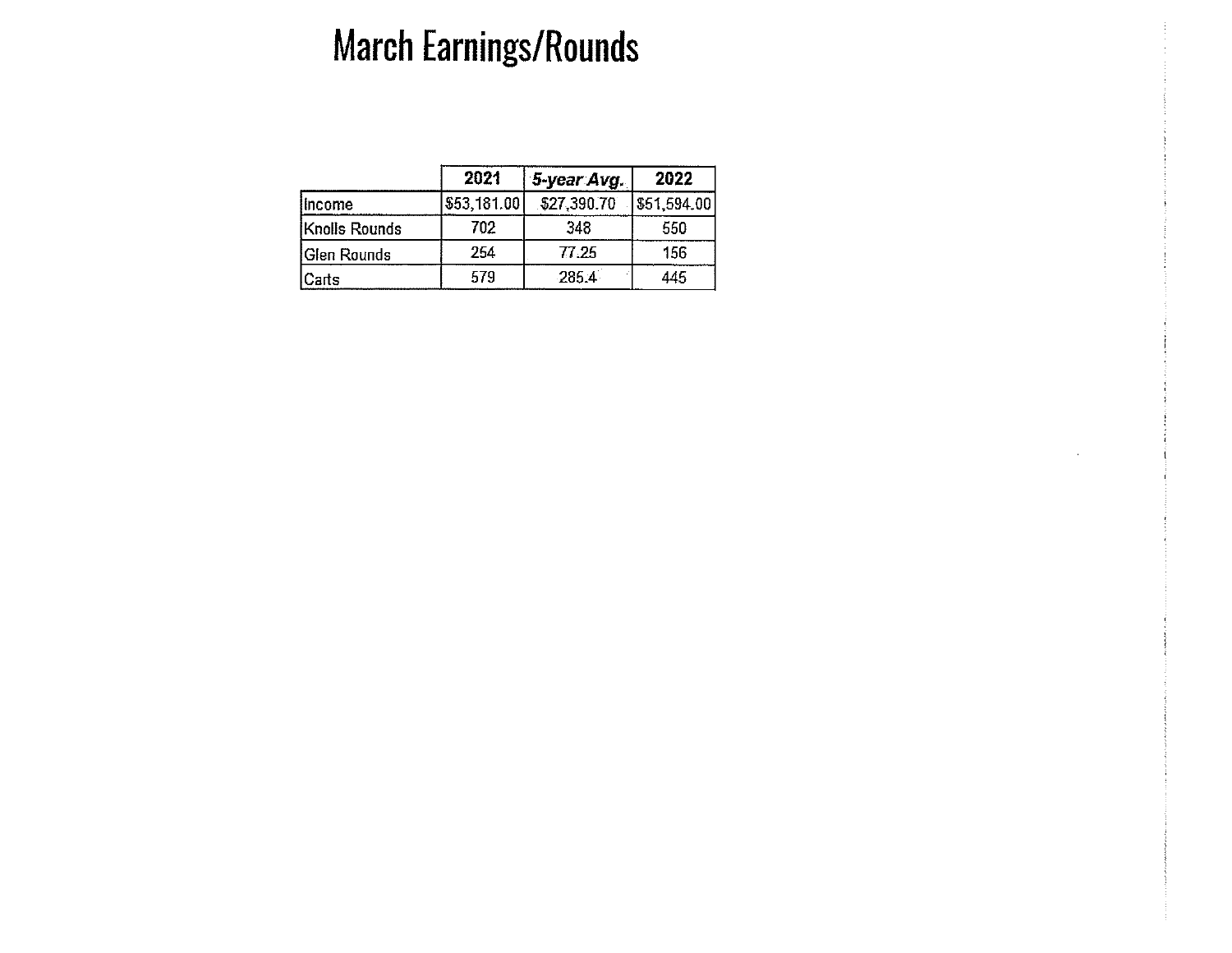# **Expenses updated 04/14/2022**

| <b>Account Description</b>     | Original | Transfer  | Revised | <b>YTD</b> | Encumber | Available | Note    |
|--------------------------------|----------|-----------|---------|------------|----------|-----------|---------|
| Salaries-FT/Permanent          | 376,259  | 52,000    | 428,259 | 262,908    |          | 165,351   | 61.39%  |
| Salaries-PT/Permanent          | 26,118   |           | 26,118  | 23,716     |          | 2,402     | 90.80%  |
| Salaries-Seasonal              | 276,500  |           | 276,500 | 129,278    |          | 147,222   | 46.76%  |
| Salaries - Overtime            | 8,000    |           | 8,000   | 6,414      |          | 1,586     | 80.18%  |
| Salaries-Longevity             | 850      |           | 850     | 850        |          |           | 100.00% |
| Uniform Allowance              | 4,000    |           | 4,000   | 1,627      |          | 2,372     | 40.70%  |
| Services & Fees Clerical       | 840      |           | 840     | 630        |          | 210       | 75.00%  |
| Services & Fees Professional   | 213,935  |           | 213,935 | 155,589    | 58,346   |           | 100.00% |
| Services & Fees Ancillary      | 26,500   | $-6,000$  | 20,500  | 8,117      | 1,500    | 10,882    | 46.92%  |
| Services & Fees Contractual    | 143,403  | $-28,200$ | 115,203 | 106,778    |          | 8,424     | 92.69%  |
| Reimbursable to GF             | 255,920  |           | 255,920 | 276,252    |          | $-20.332$ | 107.94% |
| Matierials & Supplies Office   | 48,000   |           | 48,000  | 23,198     | 6,271    | 18,530    | 61.40%  |
| Program Supplies               | 175,476  | 10,000    | 185,476 | 170,066    | 2,820    | 12,588    | 93.21%  |
| Communications PR              | 1,000    |           | 1,000   | 1,000      |          |           | 100.00% |
| Professional Dev Conferences   | 1,750    |           | 1,750   | 464        |          | 1,285     | 26.57%  |
| Professional Dev Dues          | 2,100    |           | 2,100   | 900        |          | 1,200     | 42.86%  |
| Oil, Gas, Grease               | 17,000   |           | 17,000  | 8,141      | 3,858    | 5,000     | 70.59%  |
| <b>Travel Reimbursement</b>    | 500      |           | 500     | 218        |          | 281       | 43,80%  |
| Maintenance Repair Contracts   | 22,043   | 49,105    | 71,148  | 58,891     | 3.941    | 8,314     | 88.31%  |
| Maintenance Equipment/Building | 60,500   | 57,000    | 117,500 | 111,295    | 2,706    | 3,498     | 97.02%  |
| Refuse                         | 2,500    |           | 2,500   | 2,195      | 304      |           | 100.00% |
| Capital Outlay                 |          | 99,871    | 99,871  | 94,900     | 4,970    | O         | 100.00% |
| Leases                         | 45,879   |           | 45,879  | 35,544     | 9.917    | 417       | 99.09%  |
| Occasional Rentals             | 2,000    |           | 2,000   | 2,756      |          | $-756$    | 137.80% |
| Heat                           | 6,300    |           | 6,300   | 10,947     |          | $-4,647$  | 173.76% |
| Electricity                    | 46,000   |           | 46,000  | 29,178     |          | 16,821    | 63.43%  |
| Water                          | 64,500   | $-10,000$ | 54,500  | 15,107     |          | 39,392    | 27.72%  |
| Telephone/Internet             | 1,400    |           | 1,400   | 1,069      |          | 330       | 76.43%  |
| Interest on Bonds              | 37,901   |           | 37,901  | 32,210     |          | 5,691     | 84.98%  |
| Principal on Bonds             | 251,213  |           | 251,213 | 224,000    |          | 27,213    | 89.17%  |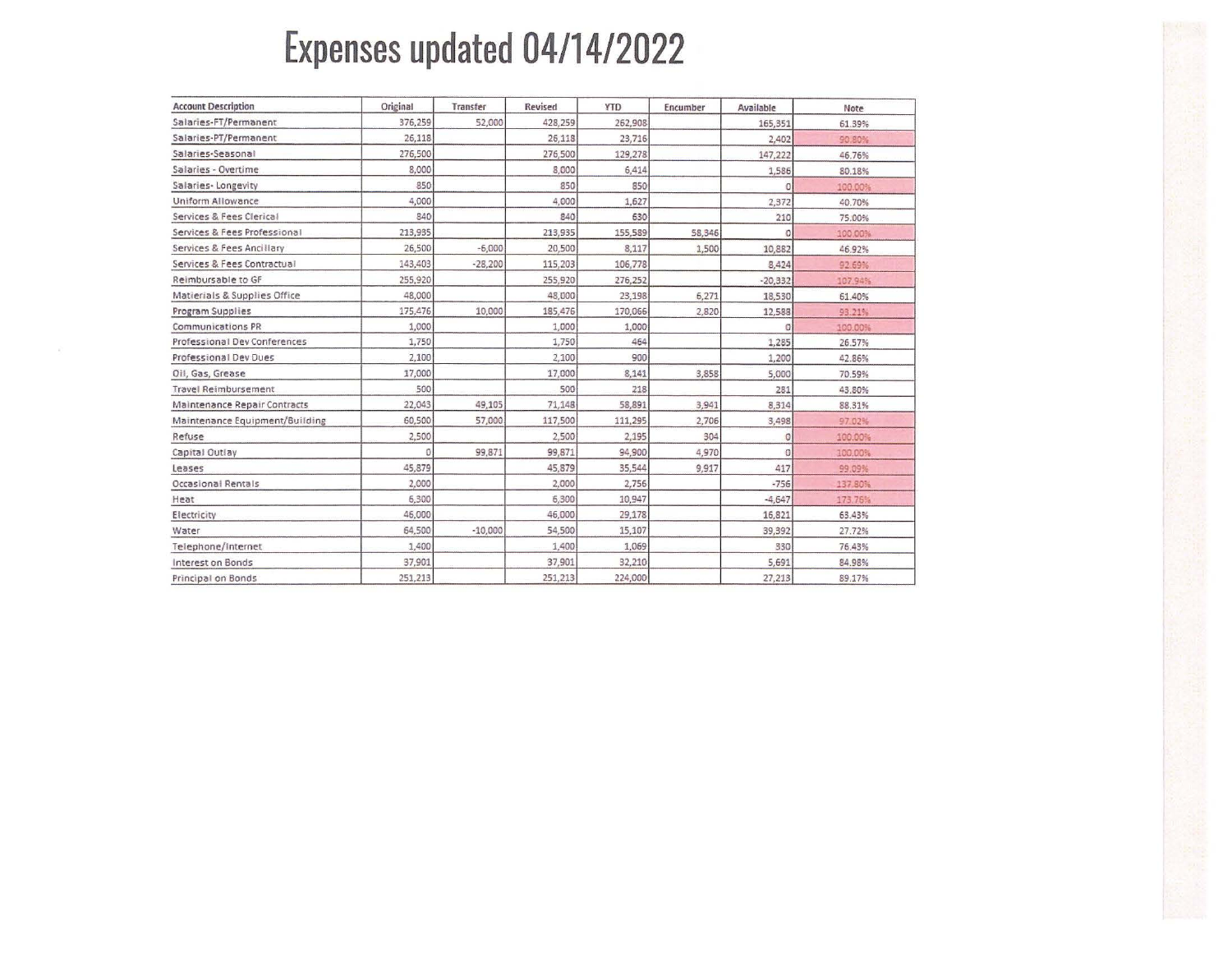## **Misc. Business**

BoF approved transfers 4/14 for roof and maintenance

|                                                    |                                                  |            | <b>Balance</b> |  |  |
|----------------------------------------------------|--------------------------------------------------|------------|----------------|--|--|
| <b>GENERAL FUND BALANCE JULY 1, 2021 (AUDITED)</b> |                                                  | ÷          | 1,816,652      |  |  |
| SUPPLEMENTAL APPROPRIATIONS                        |                                                  |            |                |  |  |
|                                                    | <b>Prior to 4/2022</b>                           |            | (223, 776)     |  |  |
|                                                    | 4/14/2022 Roof Replacement                       | (105, 585) |                |  |  |
|                                                    |                                                  |            | (329, 361)     |  |  |
|                                                    | TOTAL UNAUDITED FUND BALANCE AS OF JUNE 30, 2022 |            | 1,487,291      |  |  |

- \$1.487 mil in retained earnings ( expect another \$500-600k from FY 2023)  $\overline{\phantom{a}}$ 
	- \$2 mill in retained earnings  $\frac{1}{\sqrt{2}}$
	- \$1 mill must be 'maintained' for 'emergencies'  $\tilde{\phantom{a}}$
	- \$1 mill to spend  $\frac{1}{\sqrt{2}}$

 $\overline{\phantom{a}}$